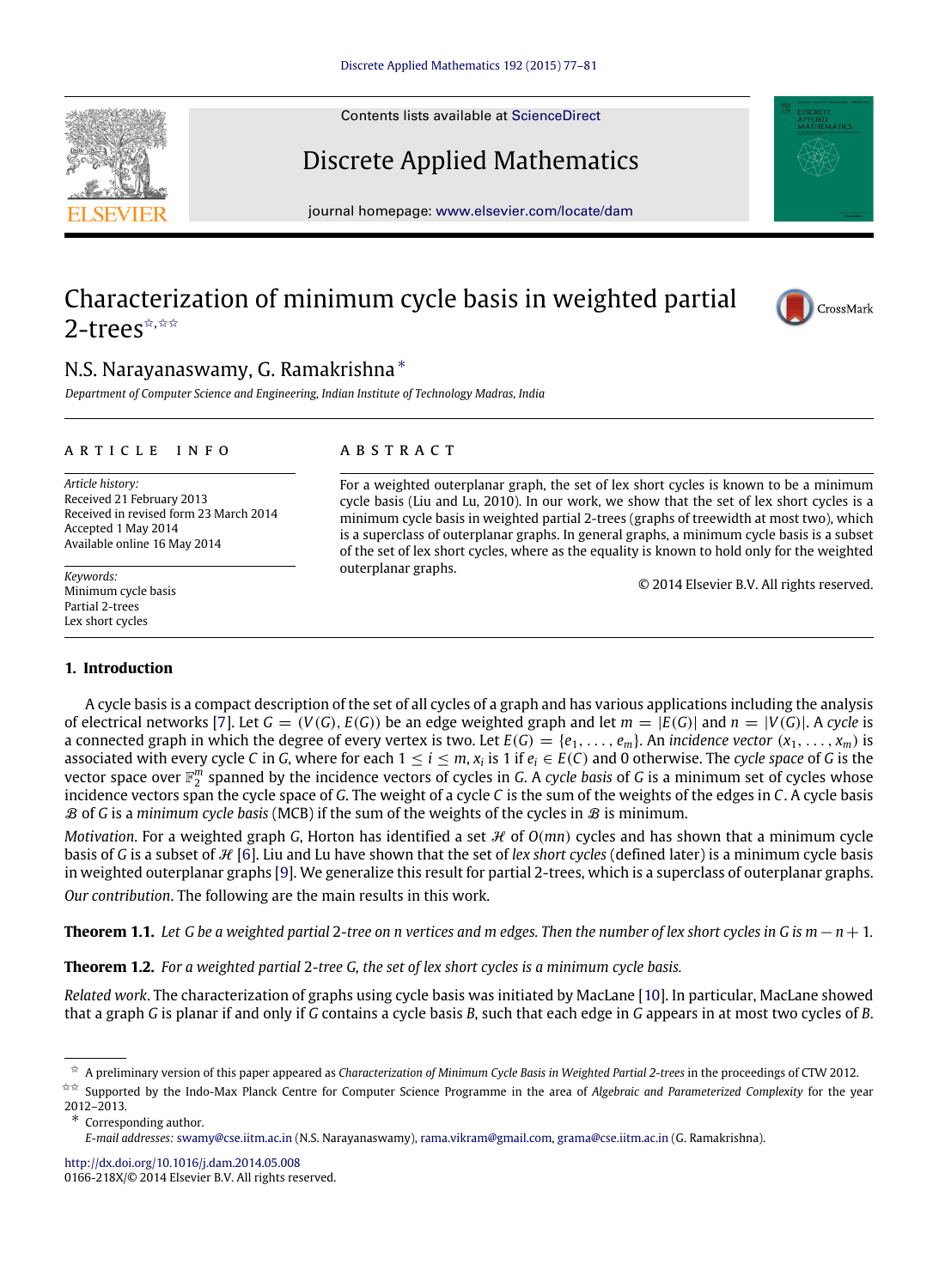However, he referred to a cycle basis as a *complete independent set of cycles*. Formally, the concept of cycle space in graphs was introduced in [\[3\]](#page-4-4) after four decades. Later, it was characterized that a planar 3-connected graph *G* is a Halin graph if and only if *G* has a planar basis *B*, such that each cycle in *B* has an external edge [\[13\]](#page-4-5). There after, it was shown that every 2-connected outerplanar graph has a unique MCB [\[8\]](#page-4-6). Subsequently, it was proven that Halin graphs that are not necklaces have a unique MCB [\[12\]](#page-4-7).

The first polynomial time algorithm for finding an MCB was given by Horton [\[6\]](#page-4-1). Since then, many improvements have taken place on algorithms related to minimum cycle basis and its variants. A detailed survey of various algorithms, characterizations and the complexity status of cycle basis and its variants was compiled by Kavitha et al. [\[7\]](#page-4-0). The current best algorithm for MCB runs in  $O(m^2n/\log n)$  time and is due to Amaldi et al. [\[1\]](#page-4-8).

*Graph preliminaries*. In this paper, we consider only simple, finite, connected, undirected and weighted graphs. We refer [\[14\]](#page-4-9) for standard graph theoretic terminologies. Let *G* be an edge weighted graph. Let *X* ⊆ *V*(*G*) be a set of vertices. *G*−*X* denotes the graph obtained after deleting the set of vertices in *X* from *G*. We use *G*[*X*] to denote the subgraph induced by the vertices in *X*. A set *X* ⊆ *V*(*G*) of vertices is a *vertex separator* if *G* − *X* is disconnected. A *path* is a connected graph that has two vertices of degree one and the rest being two. We use  $P(u, v)$  to denote a path joining the vertices *u* and *v*. If the end vertices of the path under consideration are clear from the context, then we simply use *P* to denote such a path. A *component* of *G* is a maximal connected subgraph. *K*<sup>3</sup> denotes a cycle on 3 vertices and *K*<sup>2</sup> denotes an edge. *K*2,<sup>3</sup> is a complete bipartite graph  $(V_1, V_2)$  such that  $|V_1| = 2$ ,  $|V_2| = 3$ . A graph is *planar* if it can be drawn on the plane without any edge crossings. A planar graph is *outerplanar* if it can be drawn on the plane such that all of its vertices lie on the boundary of its exterior region. A 2-tree is defined inductively as follows:  $K_3$  is a 2-tree; if G' is a 2-tree and  $(x, y) \in E(G')$ , then the graph with the vertex set  $V(G') \cup \{u\}$  and edge set  $E(G') \cup \{(u,x), (u,y)\}$  is a 2-tree. A graph is a partial 2-tree if it is a subgraph of a 2-tree. Alternatively, a graph of treewidth (defined in [\[11\]](#page-4-10)) at most two is a *partial* 2-*tree*. An *H*-*subdivision* (or subdivision of *H*) is a graph obtained from a graph *H* by replacing edges with pairwise internally vertex disjoint paths.

### **2. On lex short cycles in weighted partial 2-trees**

We first define lex shortest paths and lex short cycles and explore their structural properties in weighted partial 2-trees. Then by using these structural properties, a procedure is defined to decompose a weighted partial 2-tree. This procedure helps in computing the number of lex short cycles in weighted partial 2-trees and further proves the main result.

Let *G* be a weighted graph associated with a weight function  $w : E(G) \to \mathbb{N}$ . For a totally ordered set *S*, min(*S*) denotes the minimum element in *S*. Let *V*(*G*) be a totally ordered set. The notion of lex shortest path and lex short cycle presented here is from [\[5\]](#page-4-11). A path *P*(*u*, v) between two distinct vertices *u* and v is *lex shortest path* if for all the paths *P* ′ between *u* and v other than P, exactly one of the following three conditions hold: (1)  $w(P') > w(P)$ , (2)  $w(P') = w(P)$  and  $|E(P')| > |E(P)|$ , and (3)  $w(P') = w(P)$ ,  $|E(P')| = |E(P)|$  and  $min(V(P') \setminus V(P)) > min(V(P) \setminus V(P'))$ , where  $w(P) = \sum_{e \in E(P)} w(e)$ . The lex shortest path between any two vertices  $u$  and  $v$  is unique. For a subgraph  $H$  of  $G$ ,  $\text{sp}_{H}(x, y)$  denotes the lex shortest path between vertices *x* and *y* in *H*; *lsp*(*u*, v) denotes the lex shortest path between *x* and *y* in *G*. A cycle *C* is *lex short* if for every two vertices *u* and v in *C*, *lsp*(*u*, v) is in *C*. The set of lex short cycles of *G* is denoted by *LSC*(*G*). For a subgraph *H* of *G*, the total order of *V*(*H*) is the order induced by the total order of *V*(*G*). For any connected graph, the cardinality of a cycle basis is *m* − *n* + 1. Thus by the following two lemmas, the set of lex short cycles in outerplanar graphs is a minimum cycle basis.

<span id="page-1-3"></span>**Lemma 2.1** (*[\[5\]](#page-4-11)*)**.** *A minimum cycle basis of a weighted graph G is a subset of LSC*(*G*)*.*

<span id="page-1-2"></span>**Lemma 2.2** ([\[9\]](#page-4-2)). For a simple weighted outerplanar graph G,  $|LSC(G)| = m - n + 1$ .

We now present our lemmas and theorems that are required to prove the main results.

<span id="page-1-1"></span>**Lemma 2.3.** *Let G be a graph and* {*u*, v} *be a vertex separator in G. Let P be a path between u and* v*. Then there exist one component H in G – {u, v}, such that*  $V(P) \cap V(H) = \emptyset$  *and*  $E(P) \cap E(H) = \emptyset$ *.* 

**Proof.** Since  $\{u, v\}$  is a vertex separator, the number of components in  $G - \{u, v\}$  is at least two. If there are no internal vertices in *P*, then none of the components in  $G - \{u, v\}$  contain  $V(P)$  and  $E(P)$ . Consider the other case where *P* has at least one internal vertex. Since the end vertices of *P* are *u* and *v*, and *P* is a path, the graph  $P - \{u, v\}$  is a path in  $G - \{u, v\}$ . Since {*u*, v} is a vertex separator and *P* − {*u*, v} is a path, it follows that *P* − {*u*, v} is in a single component in *G* − {*u*, v}. Then we have at least one component *H* in  $G - \{u, v\}$ , such that  $V(P) \cap V(H) = \emptyset$  and  $E(P) \cap E(H) = \emptyset$ .

<span id="page-1-0"></span>**Lemma 2.4.** Let G be a partial 2-tree that is not outerplanar. Then there exists a  $K_{2,3}(\{u, v\}, \{x, y, z\})$ -subdivision in G, such that *G* − {*u*, v} *contains at least three components.*

**Proof.** A graph is outerplanar if and only if it contains no subgraph that is a subdivision of *K*<sup>4</sup> or *K*2,<sup>3</sup> [\[2\]](#page-4-12). Since a partial 2-tree does not contain a subdivision of *K*4, a partial 2-tree is outerplanar if and only if it does not contain a subdivision of *K*2,3. Consider a  $K_{2,3}(\{u, v\}, \{x, y, z\})$ -subdivision *H* in *G*. Since *H* is a  $k_{2,3}$ -subdivision, we have three internally vertex disjoint paths *Px*, *P<sup>y</sup>* and *P<sup>z</sup>* between *u* and v that contains *x*, *y* and *z* respectively. Assume that *G*−{*u*, v} has at most two components. In *G*−  $\{u, v\}$ , without loss of generality, let *x* and *y* be in a single connected component. Let  $(x', y')$  be a closest pair of vertices (with respect to the distance between them) such that  $x' \in V(P_x)$  and  $y' \in V(P_y)$ . Let  $P(x', y')$  be a shortest path between x' and y'.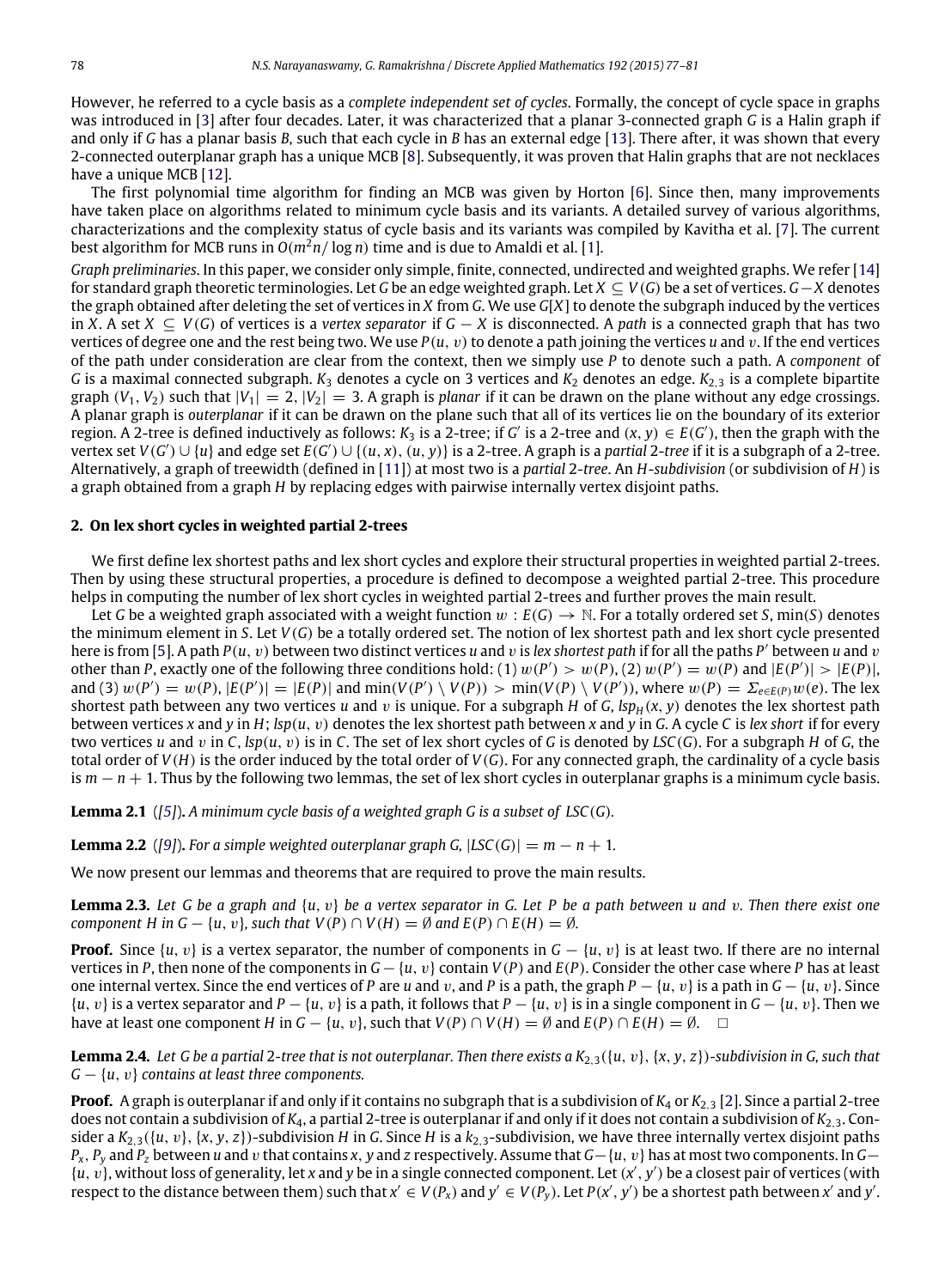<span id="page-2-0"></span>

**Fig. 1.** A  $K_4$ -subdivision on the vertex set  $\{u, v, x', y'\}$ .

<span id="page-2-2"></span>

**Fig. 2.** For a weighted partial 2-tree *G*, *lsp*(*u*, *v*) is shown in thick edges. Also  $H \subset G$  is shown.  $G_1$  and  $G_2$  are the decomposed graphs of *G*.

Then  $P(x', y')$  is edge disjoint from  $H$ . For instance, in [Fig. 1,](#page-2-0) the path  $P(x', y')$  is shown by dashed edges. For every two distinct vertices in { $u, v, x', y'$ }, there is an internally vertex disjoint path in  $H\cup P(x', y')$ . Thus, there is a  $K_4$ -subdivision on the vertex set {*u*, *v*, *x'*, *y'*} in *G*, which is shown in [Fig. 1.](#page-2-0) This is a contradiction as partial 2-trees do not contain any *K*<sub>4</sub>-subdivision as a subgraph. Therefore, there exist two vertices *u* and v in *G*, such that *G* − {*u*, v} contains at least three components.

<span id="page-2-5"></span>Observation 1. Let G' be a weighted subgraph of a weighted graph G. Let P be a path and C be a cycle contained both in G and G'. (a) *If P in G is lex shortest, then P in G*′ *is lex shortest.*

(b) *If*  $C \in LSC(G)$ *, then*  $C \in LSC(G')$ *.* 

**Proof.** Let *u* and *v* be the end vertices of *P*. Let  $P$  and  $P'$  be the sets of paths between *u* and *v* in *G* and *G'*, respectively. The path *P* is the minimum element in  $\mathcal P$  according to the three conditions of the definition of lex shortest path. Also  $\mathcal P' \subseteq \mathcal P$ and  $P \in \mathcal{P}'$ . Thereby P is the minimum element in  $\mathcal{P}'$ . Thus the first part of this observation holds true.

Recall that C is a lex short cycle if for every  $x, y \in V(C)$ , lsp(x, y) is contained in C. Since C is in G' and for every  $x, y \in C$ , *lsp*(*x*, *y*) is same as *lsp<sub>G</sub>* (*x*, *y*), *C* is a lex short cycle in *G*<sup>'</sup>.  $\Box$ 

<span id="page-2-1"></span>By the principle of optimality, we have the following observation.

**Observation 2.** *Any subpath of a lex shortest path is a lex shortest path.*

<span id="page-2-3"></span>**Lemma 2.5.** *The intersection of two lex shortest paths is either empty or a lex shortest path.*

**Proof.** Consider two lex shortest paths  $\text{sp}(x, y)$  and  $\text{sp}(u, v)$  in a graph G. Let  $G' = (V(G'), E(G'))$ , where  $V(G') = V(\text{sp}(x))$  $(x, y)$ )  $\cap$   $V(lsp(u, v))$ ,  $E(G') = E(lsp(x, y))$   $\cap$   $E(lsp(u, v))$ . Suppose  $V(G') \neq \emptyset$  and  $G'$  is not a path, then we have at least two maximal paths  $P(a, b)$  and  $P(a', b')$  which are common to both  $lsp(x, y)$  and  $lsp(u, v)$ , where  $b \neq a'$ . Consequently, the path  $P_1(b, a')$  contained in *lsp*(*x*, *y*) and the path  $P_2(b, a')$  contained in *lsp*(*u*, *v*) are different. By [Observation 2,](#page-2-1) both  $P_1$  and  $P_2$ are lex shortest paths between *b* and *a'*; a contradiction to the fact that for any two vertices in a graph, there is a unique lex shortest path.  $\square$ 

*Decomposition*. We decompose a weighted partial 2-tree *G* that is not outerplanar into two weighted partial 2-trees *G*<sup>1</sup> and  $G_2$  in such a way that *LSC*(*G*) is equal to the disjoint union of *LSC*( $G_1$ ) and *LSC*( $G_2$ ). From [Lemma 2.4,](#page-1-0) there exist two vertices *u*,  $v \in V(G)$ , such that  $G - \{u, v\}$  is disconnected and has at least three components. Let *P* be the lex shortest path between *u* and *v* in *G*. By [Lemma 2.3,](#page-1-1) there exists a component *H* in *G*−{*u*, *v*}, such that  $V(P) \cap V(H) = E(P) \cap E(H) = \emptyset$ . The operation decomp(G, u, v) decomposes G into G<sub>1</sub> and G<sub>2</sub>, where  $V(G_1) = V(H) \cup V(P)$ ,  $E(G_1) = E(H) \cup E(P) \cup \{(x, y) \in E(G) \mid$  $x \in V(H)$  and  $y \in \{u, v\}, G_2 = G[V(G) \setminus V(H)]$ . An example is shown in [Fig. 2](#page-2-2) to illustrate the operation *decomp*(*G*, *u*, *v*). We use the following notation for the rest of the paper. *G* is a weighted partial 2-tree that is not outerplanar.  $\{u, v\}$  is a vertex separator that disconnects *G* into at least three components. *H* is a component in  $G - \{u, v\}$ , such that the sets  $V(\text{Isp}(u, v)) \cap V(H)$  and  $E(\text{Isp}(u, v)) \cap E(H)$  are empty.  $G_1$  and  $G_2$  are the graphs obtained from the operation decomp(G, u, v). From the definition of  $decomp(G, u, v)$ , we have the following two observations.

<span id="page-2-4"></span>**Observation 3.** For  $x, y \in V(\text{lsp}(u, v))$ ,  $\text{lsp}(x, y)$  is in each  $G_i$ ,  $i \in \{1, 2\}$ .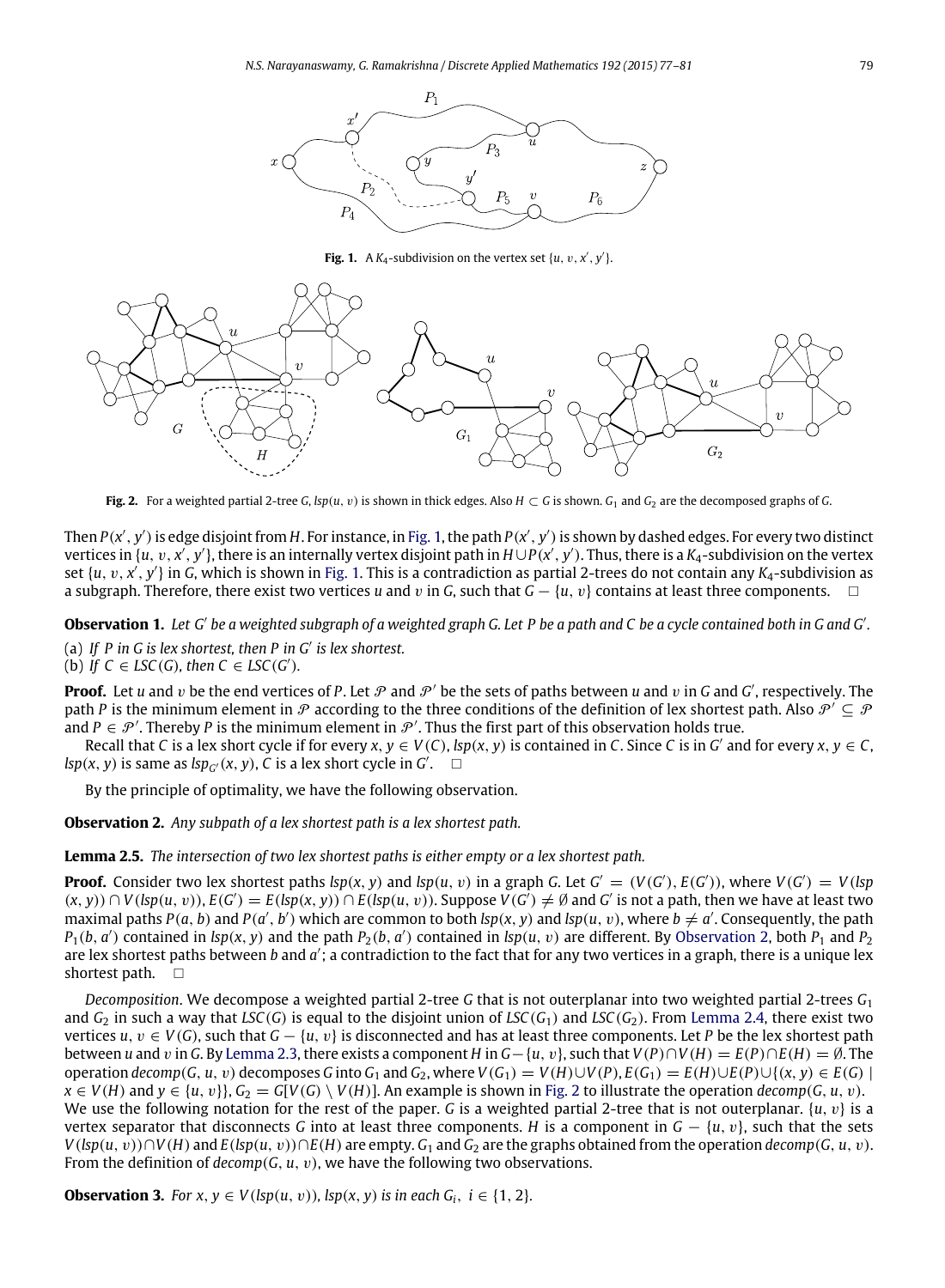**Proof.** The proof follows from the construction of  $G_1$  and  $G_2$ , and [Observation 2.](#page-2-1)  $\Box$ 

<span id="page-3-0"></span>**Observation 4.** For  $i \in \{1, 2\}$ , for  $x \in V(G_i)$  and  $y \in V(G_i) \setminus V(\text{Isp}(u, v))$ , every path  $P(x, y)$  in G, such that the internal vertices *of P are in*  $V(G_i) \setminus \{u, v\}$ *, is present in*  $G_i$ *.* 

**Proof.** Assume that  $P(x, y)$  is not in  $G_i$ . In the path P from x to y, let  $(a, b)$  be the first edge, such that  $(a, b) \notin E(P)$ . Clearly,  $b \notin V(G_i)$ . It follows that *a* is an intermediate vertex in *P* and  $a \in \{u, v\}$ ; a contradiction to the premise that no intermediate vertex in *P* belong to  $\{u, v\}$ . Hence, the observation.  $\Box$ 

<span id="page-3-1"></span>**Lemma 2.6.** *For i*  $\in$  {1, 2} *and for any two vertices*  $x, y \in V(G_i)$ *,*  $lsp(x, y)$  *<i>is in G*<sub>*i*</sub>.

**Proof.** If no vertex is common in *lsp*(*x*, *y*) and *lsp*(*u*, v), then from [Observation 4,](#page-3-0) *lsp*(*x*, *y*)is in *G<sup>i</sup>* . If at least one vertex is common in  $\text{Isp}(x, y)$  and  $\text{Isp}(u, v)$ , then due to [Lemma 2.5,](#page-2-3)  $\text{Isp}(x, y) \cap \text{Isp}(u, v)$  is  $\text{Isp}(a, b)$  for some  $a, b \in V(\text{Isp}(u, v)) \cap V(\text{Isp}(x, y))$ . The  $lsp(x, y)$  can be viewed as a union of three paths  $P(x, a)$ ,  $P(a, b)$  and  $P(b, y)$ . From [Observation 3,](#page-2-4)  $P(a, b)$  is contained in  $G_i$ . If  $x = a$ , then trivially  $P(x, a)$  appears in  $G_i$ . Also, if  $y = b$ , then clearly  $P(b, y)$  appears in  $G_i$ . If  $x \neq a$ , then  $x \notin V(\text{sp}(u, v))$ . Similarly, if  $y \neq b$ , then  $y \notin V(\text{Isp}(u, v))$ . From [Observation 4,](#page-3-0) it follows that both  $P(x, a)$  and  $P(b, y)$  appear in  $G_i$ . These observations imply that  $lsp(x, y)$  is in  $G_i$ .  $\square$ 

<span id="page-3-2"></span>**Corollary 2.7.** *For i*  $\in$  {1, 2}*, if there is a cycle C in LSC*( $G$ *i*)*, then C is in LSC*( $G$ *).* 

**Proof.** From [Lemma 2.6](#page-3-1) and [Observation 1\(](#page-2-5)a), for every  $x, y \in V(G_i)$ ,  $\text{lsp}_{G_i}(x, y)$  and  $\text{lsp}(x, y)$  are same. Since  $C \in LSC(G_i)$ , for every  $x, y \in V(C)$ ,  $\text{lsp}_{G_i}(x, y)$  is contained in C. Consequently, for every  $x, y \in V(C)$ ,  $\text{lsp}(x, y)$  is contained in C. Hence  $C \in LSC(G)$ .  $\square$ 

### <span id="page-3-4"></span>**Theorem 2.8.** *LSC*(*G*) = *LSC*(*G*<sub>1</sub>)  $\uplus$  *LSC*(*G*<sub>2</sub>)*.*

**Proof.** Since  $E(G_1) \cap E(G_2)$  is  $E(\text{Isp}(u, v))$ , LSC( $G_1$ ) and LSC( $G_2$ ) are disjoint. We now prove that LSC( $G$ )  $\subseteq$  LSC( $G_1$ )  $\forall$ LSC( $G_2$ ). Let  $C \in LSC(G)$ . If *C* contains at most one vertex from  $\{u, v\}$ , then *C* is contained either in  $G_1$  or  $G_2$ , because  $\{u, v\}$  is a vertex separator. Consider the other case when *C* contains both *u* and *v*. Since  $C \in LSC(G)$ , *C* contains  $lsp(u, v)$ . Note that  $lsp(u, v)$ is contained both in  $G_1$  and  $G_2$ . Observe that  $E(C) \setminus E(kp(u, v))$  belongs to  $E(G_i)$  for some  $i \in \{1, 2\}$ , because  $E(G_1) \cap E(G_2)$  =  $E(\text{lsp}(u, v))$ . Hence, *C* is either in  $G_1$  or  $G_2$ . In both of the cases, by [Observation 1\(](#page-2-5)b), *C* is either in *LSC*( $G_1$ ) or *LSC*( $G_2$ ). Therefore,  $LSC(G) \subseteq LSC(G_1) \cup LSC(G_2)$ . From [Corollary 2.7,](#page-3-2)  $LSC(G_1) \cup LSC(G_2) \subseteq LSC(G)$ . Hence,  $LSC(G) = LSC(G_1) \cup LSC(G_2)$ .

<span id="page-3-3"></span>**Lemma 2.9.** *The number of K*<sub>2,3</sub>-subdivisions in each of  $G_1$  and  $G_2$  is less than the number of  $K_{2,3}$ -subdivisions in G.

**Proof.** Recall that there is a  $K_{2,3}(\{u, v\}, \{x, y, z\})$ -subdivision in *G*, and *G*<sub>1</sub> and *G*<sub>2</sub> are obtained from *decomp*(*G*, *u*, *v*). Without loss of generality, assume that  $x \in V(H)$ . Then at most one vertex from  $\{y, z\}$  is in  $G_1$ . Further, observe that *x* is not in  $G_2$ . Therefore, no  $K_{2,3}(\{u, v\}, \{x, y, z\})$ -subdivision exists in  $G_1$  and  $G_2$ . Thus the lemma holds.  $\square$ 

**Proof of Theorem 1.1.** We use induction on the number of  $K_{2,3}$ -subdivisions in *G*. If the number of  $K_{2,3}$ -subdivisions in *G* is zero, then *G* is outerplanar, since *G* is a partial 2-tree. From [Lemma 2.2,](#page-1-2)  $|LSC(G)| = m - n + 1$  when *G* is outerplanar. Hence base case is true. If *G* is not an outerplanar graph, then there exists a *K*2,3({*u*, v},{*x*, *y*, *z*})-subdivision in *G*. From [Lemma 2.4,](#page-1-0) *G* − {*u*, v} is disconnected and contains at least three components. Let *P* be the *lsp*(*u*, v) in *G* and *k* = |*V*(*P*)|. We apply  $decomp(G, u, v)$  to obtain  $G_1$  and  $G_2$  from G. For  $i \in \{1, 2\}$ , we use  $m_i$  and  $n_i$  to indicate  $|E(G_i)|$  and  $|V(G_i)|$ , respectively. As per [Lemma 2.9,](#page-3-3) the number of *K*2,3-subdivisions in each *G<sup>i</sup>* is less than the number of *K*2,3-subdivisions in *G*. Then by induction hypothesis, for  $i \in \{i, 2\}$ ,  $|LSC(G_i)| = m_i - n_i + 1$ . As P is present in  $G_1$  and  $G_2$ , it follows that  $n_1 + n_2 = n + k$ and  $m_1 + m_2 = m + k - 1$ . From [Theorem 2.8,](#page-3-4)  $LSC(G) = LSC(G_1) \cup LSC(G_2)$ . Hence  $|LSC(G)| = |LSC(G_1)| + |LSC(G_2)| =$ *m*<sub>1</sub> − *n*<sub>1</sub> + 1 + *m*<sub>2</sub> − *n*<sub>2</sub> + 1 = *m* − *n* + 1. Therefore,  $|LSC(G)| = m - n + 1$ . □

**Proof of Theorem 1.2.** For a simple weighted graph *G*, from [Lemma 2.1,](#page-1-3) a minimum cycle basis of *G* is contained in *LSC*(*G*). The cardinality of any cycle basis in a graph is known to be *m* − *n* + 1. For a weighted partial 2-tree *G*, by [Theorem 1.1,](#page-0-3) we have  $|LSC(G)| = m - n + 1$ . Therefore, the set of lex short cycles is a minimum cycle basis in weighted partial 2-trees.  $\Box$ 

**Concluding remarks**. We have shown that the set of lex short cycles is a minimum cycle basis in weighted partial 2-trees. This result is already known only for outerplanar graphs, which are a subclass of partial 2-trees. Further this cannot be extended even for partial 3-trees. We now present a family of partial 3-trees for which the set of lex short cycles is not a cycle basis, whose construction is as follows: Let  $G_n = K_1 + C_{n-1}$  be a wheel graph on *n* vertices, where  $n \geq 4$ . A wheel graph on 9 vertices is depicted in [Fig. 3.](#page-4-13) Note that  $G_n$  is planar. For every edge  $e \in E(G_n)$ , assign  $w(e) = a$  if *e* is in external face, otherwise  $w(e) = b$ , where  $a, b \in \mathbb{N}$  and  $b \gg a$ . Since every face in  $G_n$  is a lex short cycle,  $|LSC(G_n)| = m - n + 2$  by Euler's formula. Therefore, *LSC*(*Gn*) cannot be a cycle basis. Recently, a minimum cycle basis B in weighted partial 2-trees on *n* vertices is computed in  $O(n) + \text{size}(\mathcal{B})$ , where size( $\mathcal{B}$ ) is the number of edges in  $\mathcal{B}$  counted according to their multiplicity [\[4\]](#page-4-14). Characterizing the graph class in which the set of lex short cycles forms a minimum cycle basis is open.

#### **Acknowledgements**

We would like to thank the anonymous reviewers for their valuable feedback, which has helped in improving the presentation.